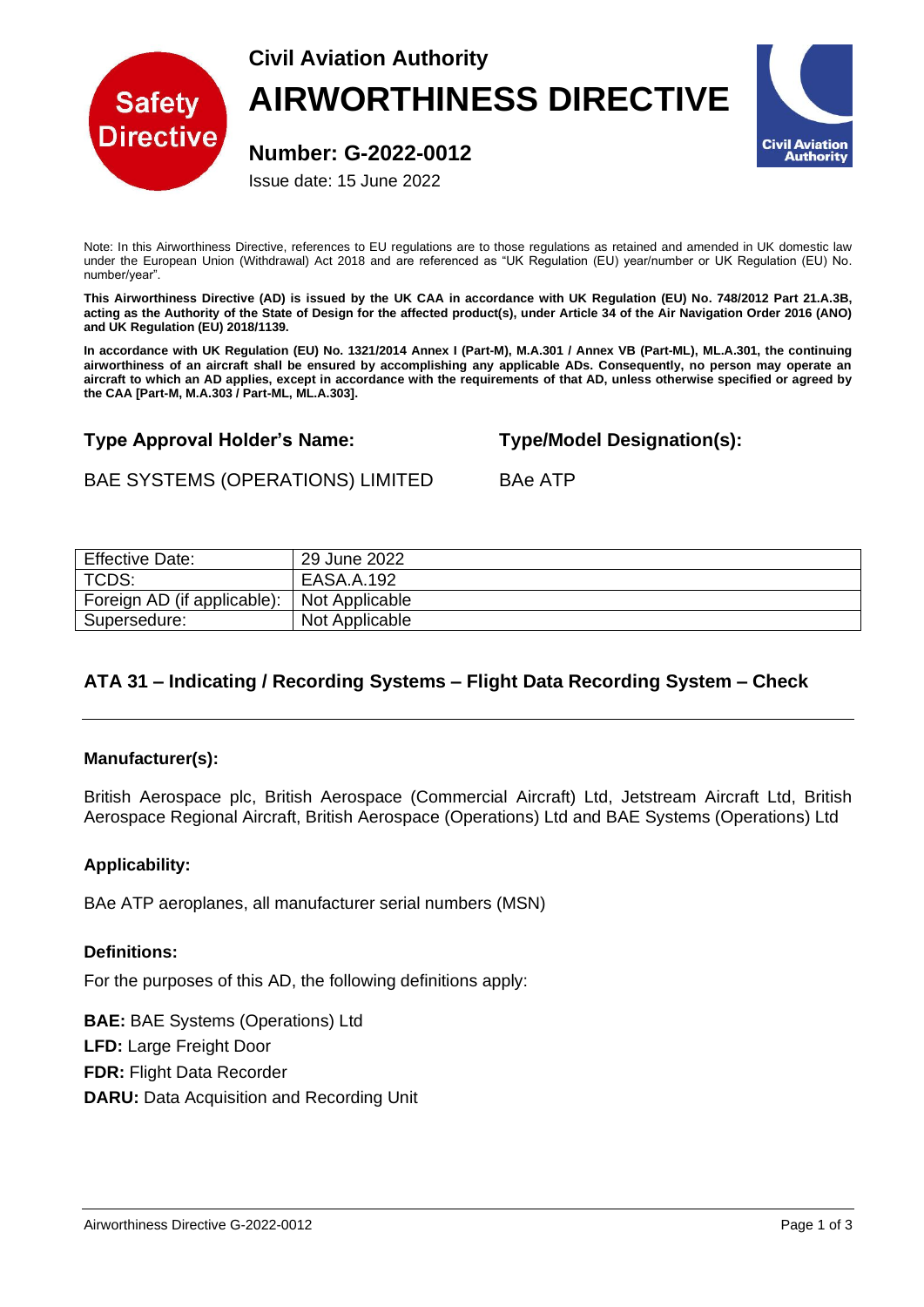#### **Reason:**

During investigation by UK AAIB of a Serious Incident involving an ATP aircraft, it was found that "Both FDR and QAR recordings ended prior to the aircraft landing and an intermittent recording fault was identified with the FDR."

The AAIB Bulletin states; "*The majority of FDRs found with moisture ingress were those that had been fitted to BAe ATP aircraft with the Large Freight Door (LFD). Discussions with engineers, and inspection of SE-MHF, indicate that rainwater can enter the cargo bay area during loading, which may then find its way into the rear equipment bay and the FDR" ………… "Therefore, to minimise the effects of moisture ingress on the performance of the FDR fitted to the ATP, the following Safety Recommendation is made:* 

#### *Safety Recommendation 2019-001*

*It is recommended that the European Union Aviation Safety Agency (EASA) require BAE SYSTEMS to protect the flight data recorder fitted to those ATP aircraft equipped with large freight doors from the effects of rainwater and other liquids*."

As a result of these findings BAE have issued Service Bulletin ATP-31-027 which increases the frequency of existing instructions for FDR / DARU data download. BAE are also working to develop a modification to provide protection of the FDR / DARU against moisture ingress. Whilst this is in progress, this AD requires a reduction in the interval of periodic data download of the FDR / DARU to confirm correct functioning of this equipment.

#### **Required Action(s) and Compliance Time(s):**

Required as indicated, unless accomplished previously:

(1) Within 3 months from the effective date of this AD, and every 6 months thereafter, perform an FDR/DARU data download and read out in accordance with SB ATP-31-027 / MPD Task 313102-RDG-10000-1, to verify the correct functioning of the FDR / DARU.

Whilst performing the FDR/DARU data download, check and report back to BAe Systems any signs of water/moisture that might have percolated through and dripped onto the FDR/DARU from the cargo bay floor. Make sure that the area is dry before closing up.

#### **Operator Feedback**

(2) After each download and inspection in accordance with (1) above, any findings must be reported to BAE, at the address stated in Note 4. below.

#### **Reference Publications:**

BAE Systems (Operations) Ltd Service Bulletin ATP-31-027 Original Issue, 22 February 2022.

The use of later approved revisions of the above-mentioned document is acceptable for compliance with this AD.